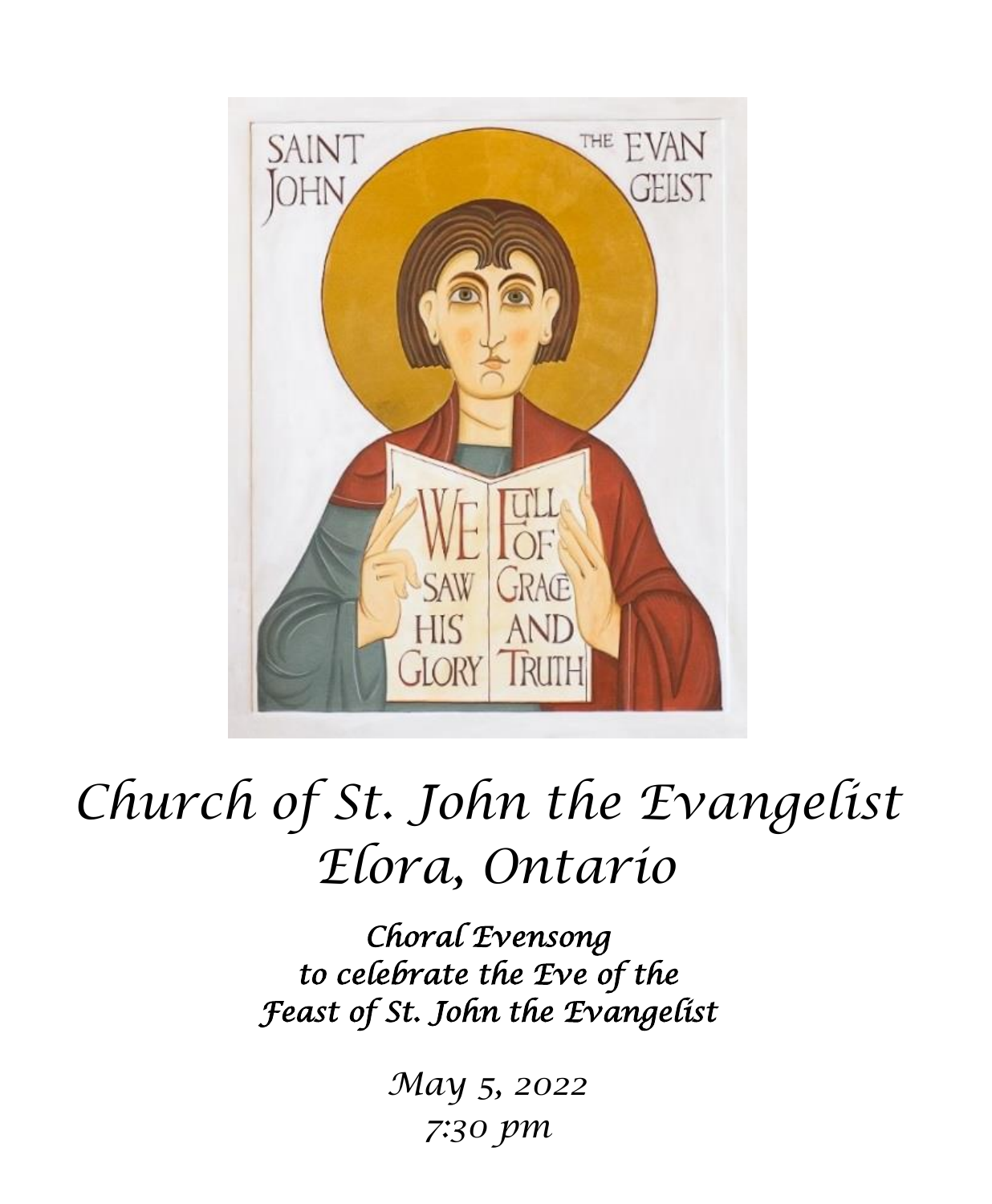# **7:30 pm Choral Evensong (BCP)**

*This service is live-streamed from St. John's. Welcome to an in-person service at St. John's. Please keep your physical distance where possible. Wear a good fitting face mask. Use the hand sanitizer provided.*

*----------------------------------------------------- We wish to acknowledge that we are on the land that, at time of contact, was held by the Attawandaron as an area of trade and ceremony between two rivers.*

*At various times the land was occupied by both Haudenosaunee from the south and Anishnaabe from the north. In more recent times the Huron Treaty gave rights to the Mississaugas of the Credit. May we who dwell on or visit this land also be good stewards and honour those who came before us.*

#### **Introit Miserere nostri, Domine** Thomas Tallis/William Byrd

O worship the Lord in the beauty of his holiness: let the whole earth stand in awe of him. *Psalm 96.9*

Minister: Dearly beloved, the Scripture moveth us in sundry places to acknowledge and confess our manifold sins and wickedness; and that we should not dissemble nor cloke them before the face of Almighty God our heavenly Father; but confess them with an humble, lowly, penitent, and obedient heart; to the end that we may obtain forgiveness of the same, by his infinite goodness and mercy.

> And although we ought at all times humbly to acknowledge our sins before God; yet ought we most chiefly so to do, when we assemble and meet together to render thanks for the great benefits that we have received at his hands, to set forth his most worthy praise, to hear his most holy Word, and to ask those things which are requisite and necessary, as well for the body as the soul.

> Wherefore I pray and beseech you, as many as are here present, to accompany me with a pure heart and humble voice unto the throne of the heavenly grace.

Minister: ALMIGHTY and most merciful Father, All: **We have erred and strayed from thy ways like lost sheep, we have followed too much the devices and desires of our own hearts, we have offended against thy holy laws, we have left undone those things which we ought to have done, and we have done those things which we ought not to have done; and there is no health in us. But thou, O Lord, have mercy upon us, miserable offenders. Spare thou them, O God, which confess their faults. Restore thou them that are penitent; according to thy promises declared unto humankind in Christ Jesu our Lord. And grant, O most merciful Father, for his sake, that we may hereafter live a godly, righteous, and sober life, to the glory of thy holy Name. Amen.**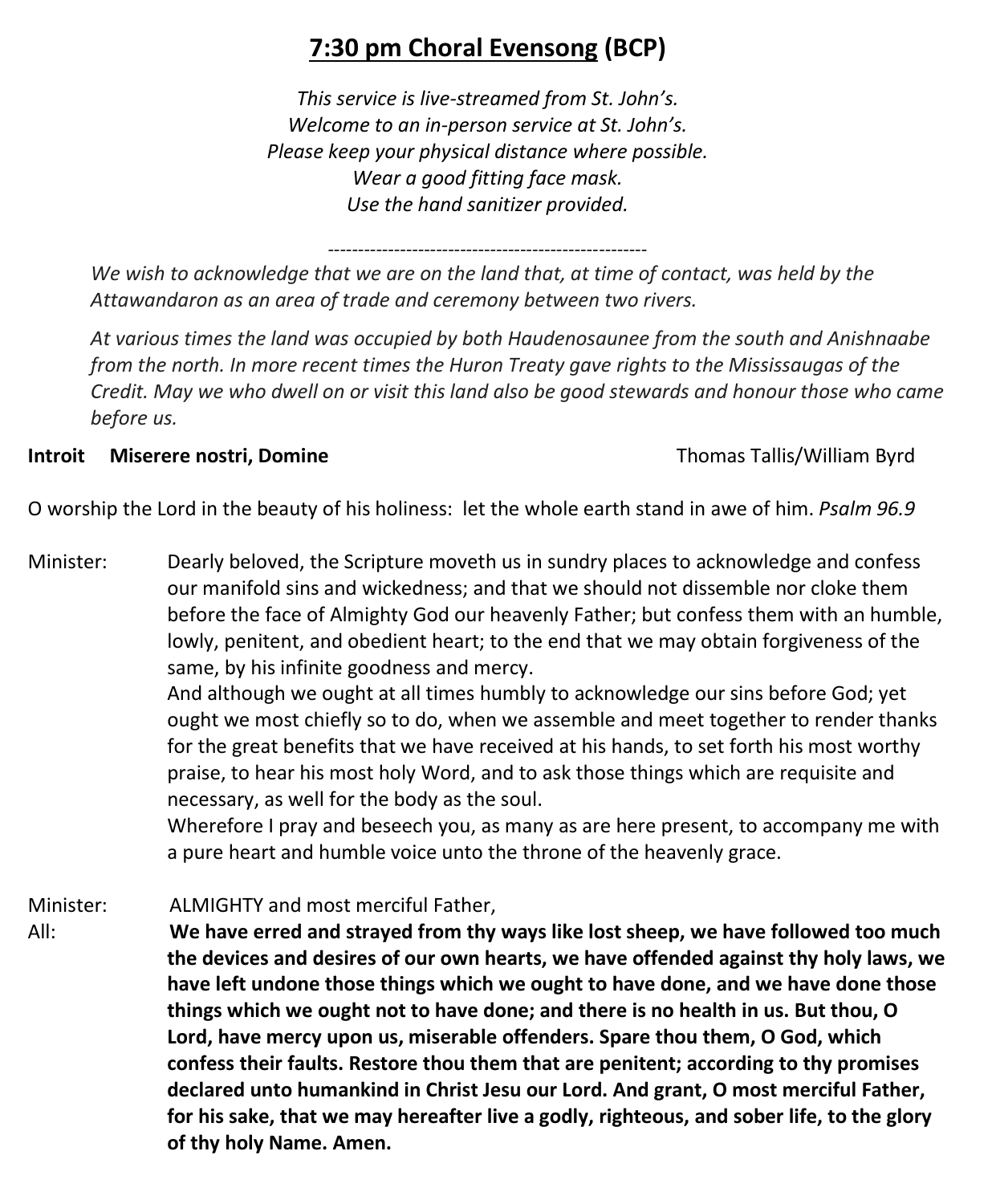Minister: Almighty God, the Father of our Lord Jesus Christ, who desireth not the death of a sinner, but rather that they may turn from their wickedness, and live, hath given power and commandment to his ministers, to declare and pronounce to his people, being penitent, the absolution and remission of their sins.

> God pardoneth and absolveth all them that truly repent and unfeignedly believe his holy Gospel.

> Wherefore we beseech him to grant us true repentance and his Holy Spirit, that those things may please him which we do at this present, and that the rest of our life hereafter may be pure and holy; so that at the last we may come to his eternal joy; through Jesus Christ our Lord. **Amen.**

#### *Versicles and Responses are sung by Choir.*

O LORD, open thou our lips; *And our mouth shall show forth thy praise.* O God, make speed to save us; *O Lord, make haste to help us.*

#### *(please stand)*

Glory be to the Father, and to the Son, and to the Holy Ghost; *as it was in the beginning, is now, and ever shall be, world without end. Amen.* Praise ye the Lord; *The Lord's Name be praised.*

(congregation may be seated)

#### **Psalm 145** (sung)

I will magnify thee, My God and king: and I will praise thy Name for ever and ever.

Every day will I give thanks unto thee, and praise thy Name for ever and ever.

Great is the Lord, and highly to be praised; there is no end of his greatness.

One generation shall praise thy works unto another, and declare thy mighty deeds.

As for me, I will be talking of thy worship, thy glory, thy praise, and wondrous works.

And all shall speak of the might of thy marvellous acts; and I will also tell of thy greatness.

The memorial of thy abundant kindness shall be showed; and all shall sing of thy righteousness.

The Lord is gracious and merciful, long suffering, and of great kindness.

The Lord is loving unto all: and his mercies are over all his works.

All thy works praise thee, O Lord, and thy saints give thanks unto thee.

They show the glory of thy kingdom, and talk of thy power;

That thy power, thy glory, and the mightiness of thy kingdom might be known unto all.

Thy kingdom is an everlasting kingdom, and thy dominion endureth throughout all ages.

The Lord is faithful in all his words, and gracious in all his deeds.

The Lord upholdeth all such as fall, and lifteth up all those that are down.

The eyes of all wait upon thee, and thou givest them their meat in due season.

Thou openest thy hand, and fillest all things living with plenteousness.

The Lord is righteous in all his ways, and gracious in all his works.

The Lord is nigh unto all them that call upon him, yea, all such as call upon him faithfully.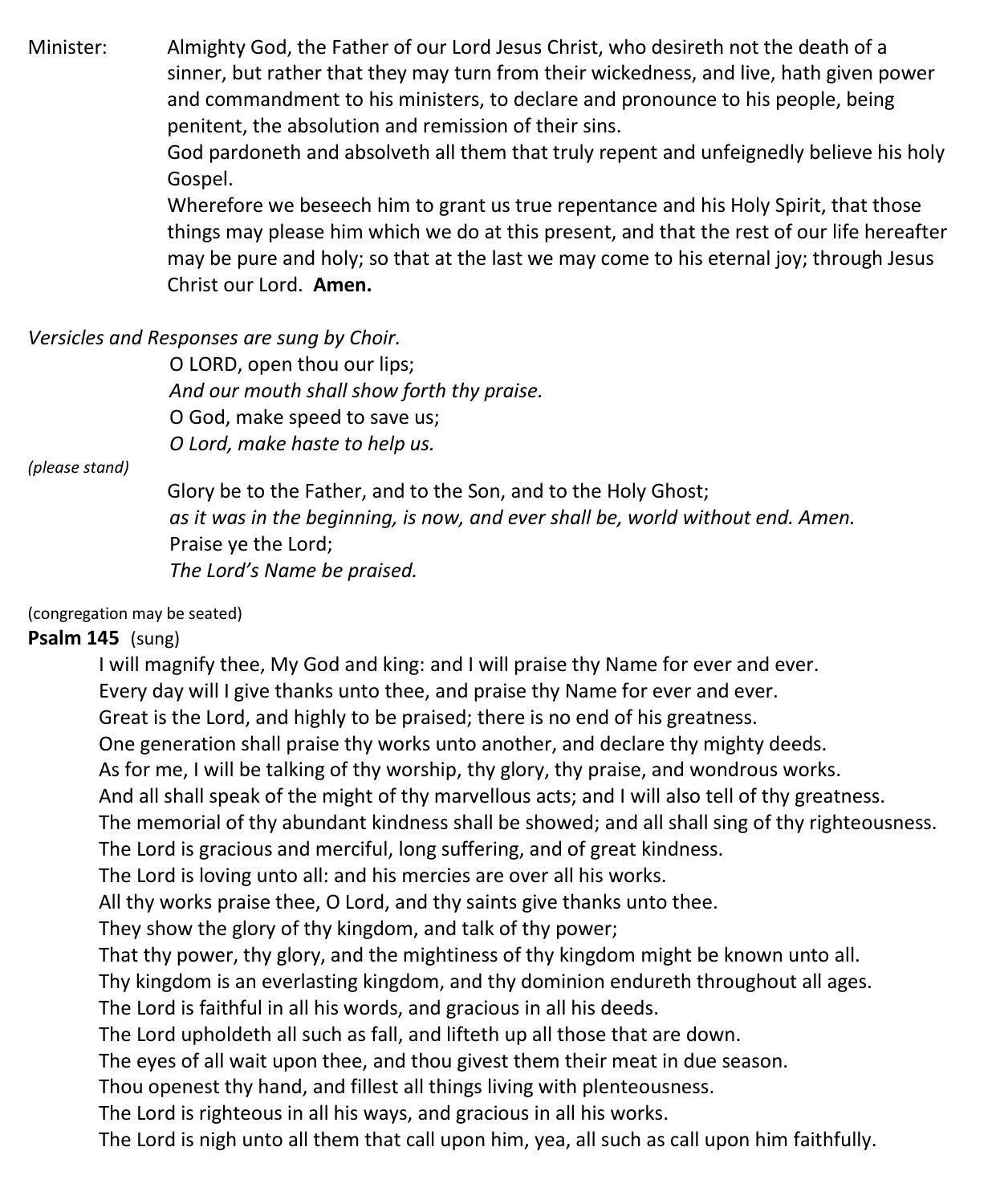He will fulfil the desire of them that fear him: and he will hear their cry, and will help them. The Lord preserveth all them that love him; but scattereth abroad all the ungodly.

My mouth shall speak the praise of the Lord; and all flesh give thanks unto his holy Name for ever and ever.

Glory be to the Father, the Son, and the Holy Spirit, as it was in the beginning is now and ever shall be, world without end. Amen.

## **A READING FROM THE BOOK OF ISAIAH**

## **Isaiah 44.1-8**

But now hear, O Jacob my servant, Israel whom I have chosen! Thus says the Lord who made you, who formed you in the womb and will help you: Do not fear, O Jacob my servant, Jeshurun whom I have chosen. For I will pour water on the thirsty land, and streams on the dry ground;

I will pour my spirit upon your descendants, and my blessing on your offspring. They shall spring up like a green tamarisk, like willows by flowing streams. This one will say, "I am the Lord's," another will be called by the name of Jacob, yet another will write on the hand, "The Lord's," and adopt the name of Israel. Thus says the Lord, the King of Israel, and his Redeemer, the Lord of hosts: I am the first and I am the last; besides me there is no god.

Who is like me? Let them proclaim it, let them declare and set it forth before me. Who has announced from of old the things to come? Let them tell us what is yet to be. Do not fear, or be afraid; have I not told you from of old and declared it? You are my witnesses! Is there any god besides me? There is no other rock; I know not one.

## **Magnificat Dorian Service** Thomas Tallis **Magnificat** Dorian Service **Thomas Tallis**

*My soul doth magnify the Lord, and my spirit hath rejoiced in God my Saviour. For he hath regarded the lowliness of his handmaiden. For behold, from henceforth all generations shall call me blessed. For he that is mighty hath magnified me; and holy is his Name. And his mercy is on them that fear him throughout all generations. He hath showed strength with his arm; he hath scattered the proud in the imagination of their hearts. He hath put down the mighty from their seat, and hath exalted the humble and meek. He hath filled the hungry with good things; and the rich he hath sent empty away. He remembering his mercy hath holpen his servant Israel; As he promised to our forefathers, Abraham and his seed for ever. GLORY be to the Father, and to the Son, and to the Holy Ghost; As it was in the beginning, is now, and ever shall be, world without end. Amen.*

## **A READING FROM THE FIRST LETTER OF JOHN**

## **1 John 1.1-9**

We declare to you what was from the beginning, what we have heard, what we have seen with our eyes, what we have looked at and touched with our hands, concerning the word of life—this life was revealed, and we have seen it and testify to it, and declare to you the eternal life that was with the Father and was revealed to us—we declare to you what we have seen and heard so that you also may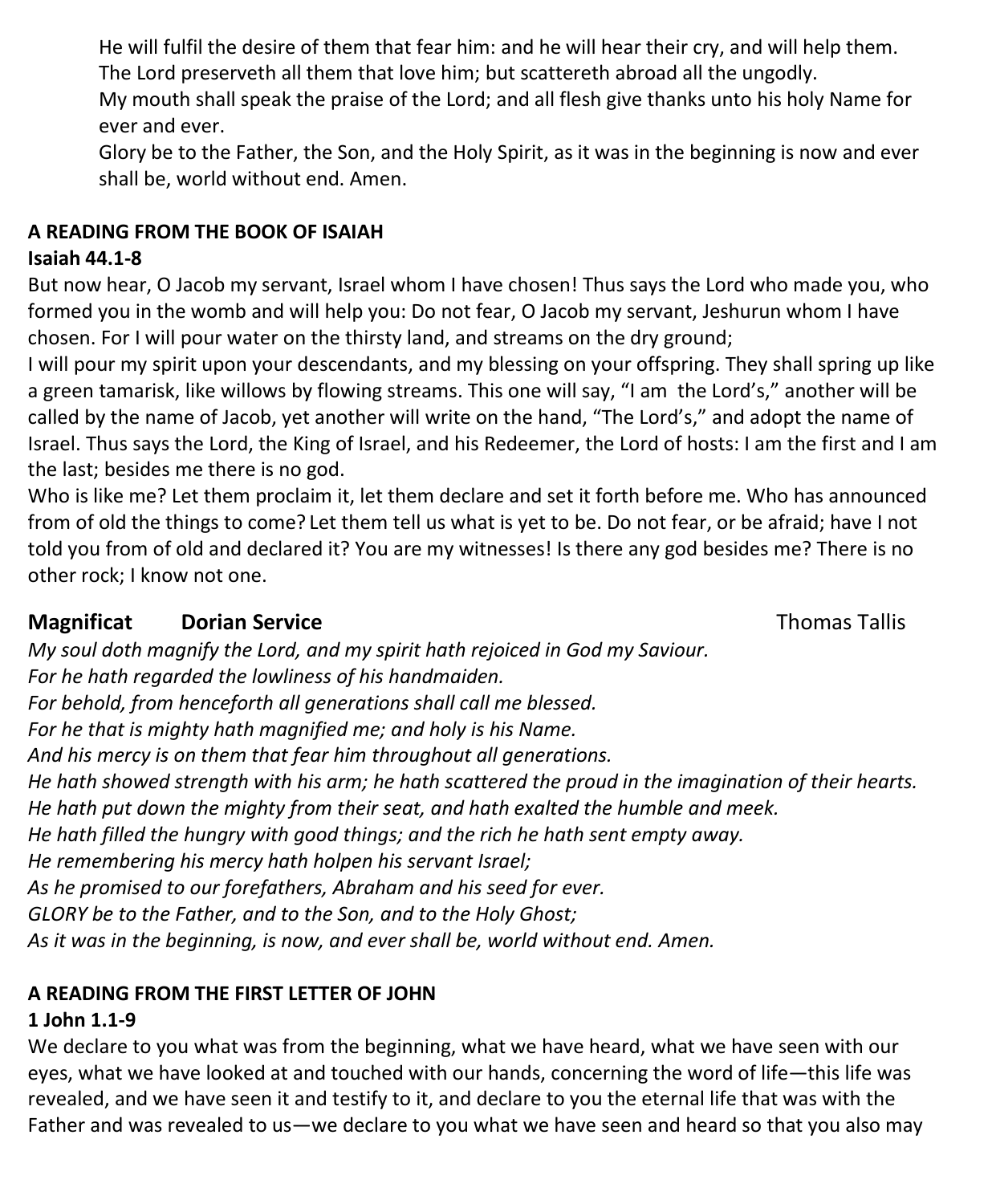have fellowship with us; and truly our fellowship is with the Father and with his Son Jesus Christ. We are writing these things so that our joy may be complete.

This is the message we have heard from him and proclaim to you, that God is light and in him there is no darkness at all. If we say that we have fellowship with him while we are walking in darkness, we lie and do not do what is true; but if we walk in the light as he himself is in the light, we have fellowship with one another, and the blood of Jesus his Son cleanses us from all sin. If we say that we have no sin, we deceive ourselves, and the truth is not in us. If we confess our sins, he who is faithful and just will forgive us our sins and cleanse us from all unrighteousness.

## **Nunc Dimittis Corresponding Dorian Service Corresponding Corresponding Thomas Tallis**

*LORD, now lettest thou thy servant depart in peace, according to thy word. For mine eyes have seen thy salvation, which thou hast prepared before the face of all people; To be a light to lighten the Gentiles, and to be the glory of thy people Israel. Glory be to the Father, and to the Son, and to the Holy Ghost; As it was in the beginning, is now, and ever shall be, world without end. Amen.*

## **Hymn 30 God that Madest Earth and Heaven** (vv 1,2)

| God, that madest earth and heaven,                    | Guard us waking, guard us sleeping,            |
|-------------------------------------------------------|------------------------------------------------|
| darkness and light;                                   | and, when we die,                              |
| who the day for toil hast given, for rest, the night; | may we in thy mighty keeping all peaceful lie: |
| may thine angel guards defend us,                     | when the last dread call shall wake us,        |
| slumber sweet thy mercy send us,                      | do not thou our God forsake us,                |
| holy dreams and hopes attend us,                      | but to reign in glory                          |
| this live-long night.                                 | take us with thee on high.                     |

Minister: I believe in God

All: **the Father Almighty, maker of heaven and earth: and in Jesus Christ his only Son our Lord, who was conceived by the Holy Ghost, born of the Virgin Mary, suffered under Pontius Pilate, was crucified, dead, and buried: He descended into hell; the third day he rose again from the dead; He ascended into heaven, and sitteth on the right hand of God the Father Almighty; from thence he shall come to judge the quick and the dead.**

> **I believe in the Holy Ghost; the holy catholic Church; the communion of saints; the forgiveness of sins; the resurrection of the body, and the life everlasting. Amen.**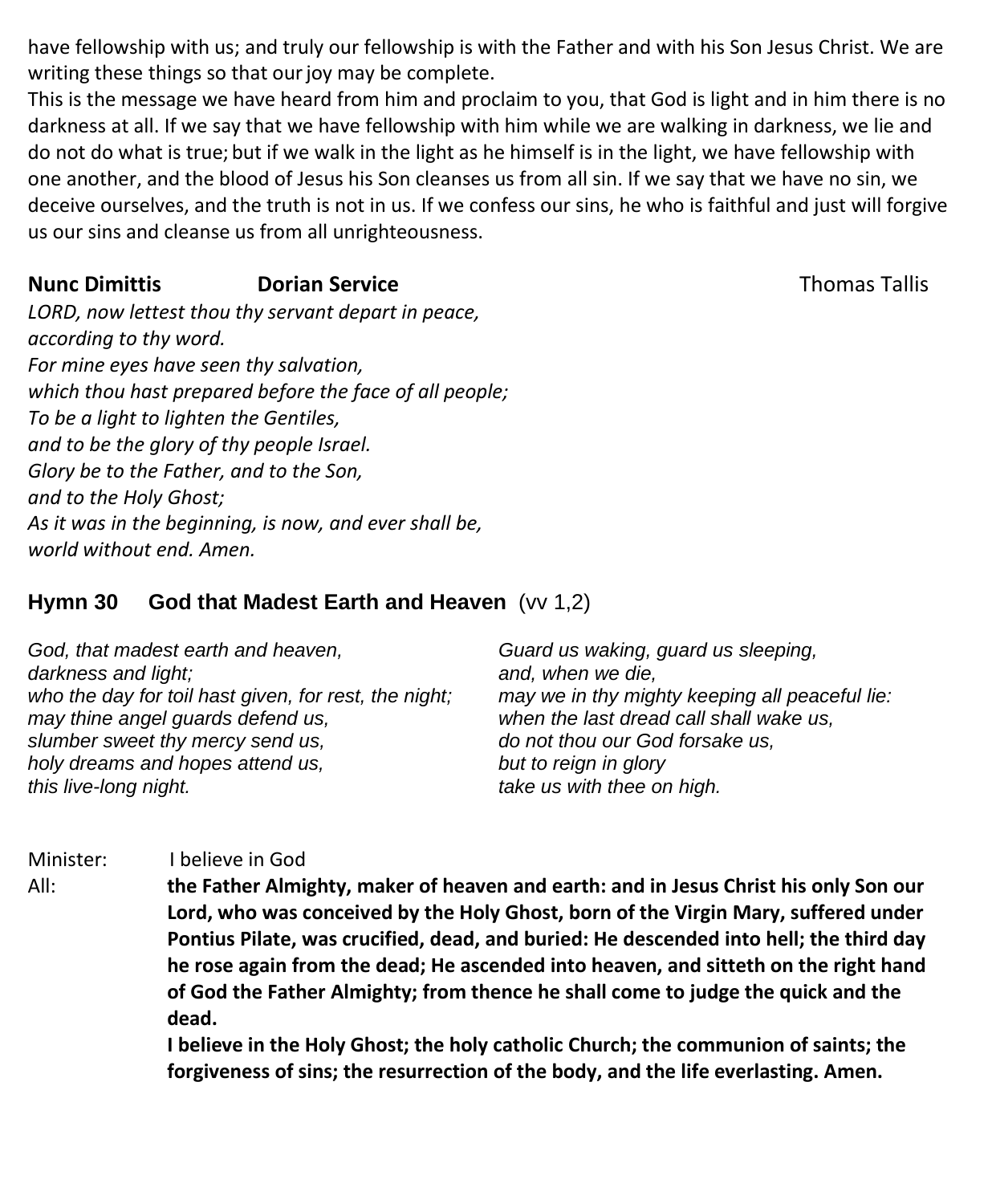*Versicles and Response are sung by Choir.*

The Lord be with you; *And with thy spirit.* Let us pray.

*Lord, have mercy upon us. Christ, have mercy upon us. Lord, have mercy upon us.*

All: OUR Father **who art in heaven, hallowed be thy Name, thy kingdom come, thy will be done, on earth as it is in heaven. Give us this day our daily bread; and forgive us our trespasses, as we forgive them that trespass against us; and lead us not into temptation, but deliver us from evil. Amen.**

> O Lord, show thy mercy upon us; *And grant us thy salvation.* O Lord, save the Queen; *And mercifully hear us when we call upon thee.* Endue thy Ministers with righteousness; *And make thy chosen people joyful.* O Lord, save thy people; *And bless thine inheritance.* Give peace in our time, O Lord; *Because there is none other that fighteth for us but only thou, O God.* O God, make clean our hearts within us; *And take not thy Holy Spirit from us.*

#### Collect of the Day

Merciful Lord, we beseech thee to cast thy bright beams of light upon thy Church, that it being enlightened by the doctrine of the blessed Apostle and Evangelist Saint John may so walk in the light of thy truth, that it may at length attain to the light of everlasting life; through Jesus Christ our Lord. **Amen.**

#### The Second Collect, for Peace.

O God, from whom all holy desires, all good counsels, and all just works do proceed: Give unto thy servants that peace which the world cannot give; that our hearts may be set to obey thy commandments, and also that by thee we being defended from the fear of our enemies may pass our time in rest and quietness; through the merits of Jesus Christ our Saviour. **Amen.**

#### Collect For Aid Against all Perils

Lighten our darkness, we beseech thee, O Lord; and by thy great mercy defend us from all perils and dangers of this night; for the love of thy only Son, our Saviour Jesus Christ. **Amen.**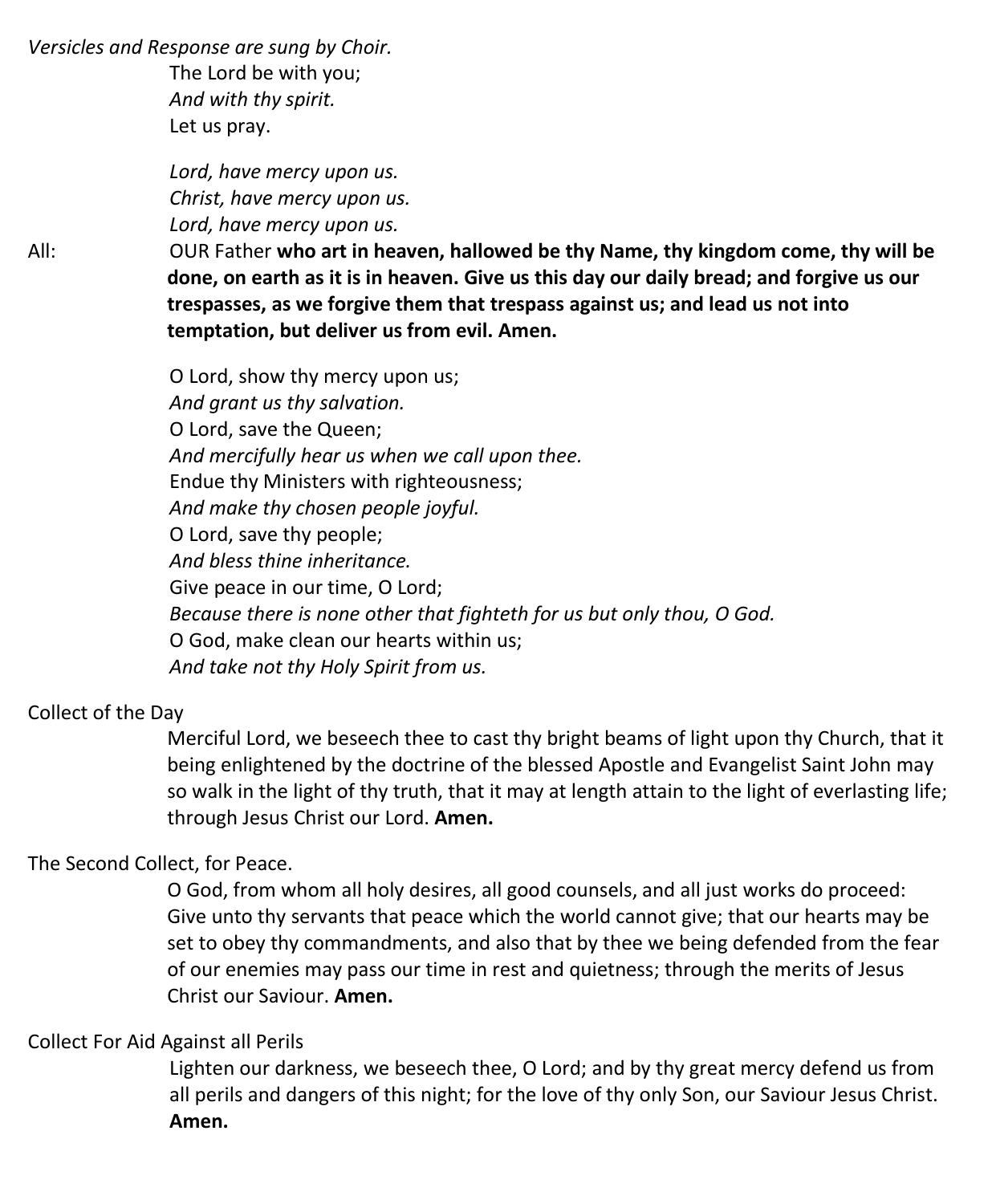#### **Anthem Ave Maria** Robert Parsons

#### Prayers for the World

#### A Prayer of Saint Chrysostom.

ALMIGHTY God, who hast given us grace at this time with one accord to make our common supplications unto thee; and dost promise that when two or three are gathered together in thy Name thou wilt grant their requests: Fulfil now, O Lord, the desires and petitions of thy servants, as may be most expedient for them; granting us in this world knowledge of thy truth, and in the world to come life everlasting. **Amen.**

#### **The Grace May the grace of our Lord Jesus Christ, the love of God, and the fellowship of the Holy Spirit, be with us all evermore. Amen.**

#### **Hymn 25 Glory to Thee, My God, This Night** (vv 1,2,3)

| Glory to thee, my God,                         | Forgive me, Lord, for thy dear Son,    |
|------------------------------------------------|----------------------------------------|
| this night for all the blessings of the light; | the ill that I this day have done,     |
| keep me, O keep me, King of kings,             | that with the world, myself, and thee, |
| beneath thine own almighty wings.              | I ere I sleep at peace may be.         |

*O may my soul on thee repose, and may sweet sleep mine eyelids close, sleep that shall me more vigorous make to serve my God when I awake.*

The flowers are to the glory of God and in loving memory of Arthur Hornett, and in thanksgiving for Steve and Laura's wedding anniversary.

Readers: Jeff Ostic, Colleen Murray Technician: Rod Murray

## **Notes on Saint John the Evangelist**

May 6 is the Feast to honour Saint John the Apostle and Evangelist, a Galilean fisherman who was called with his brother James and followed Jesus to become "a fisher for people."

Stephen Reynolds in "For All the Saints" writes: "John and his brother were so impetuous in their behaviour that Jesus nicknamed them "Boaner'ges" or "Sons of thunder." Nevertheless, with Peter and James, he was one of the three disciples that Jesus chose to have with him on those occasions when he wanted people he could trust. This side of John's character is heightened if he was "the beloved disciple" mentioned in the Fourth Gospel — the disciple who lay closest to Jesus at the Last Supper and into whose care the crucified Lord entrusted his mother. According to the Book of Acts, John later became a pillar of the church at Jerusalem and shared the leadership with Peter." \*\*